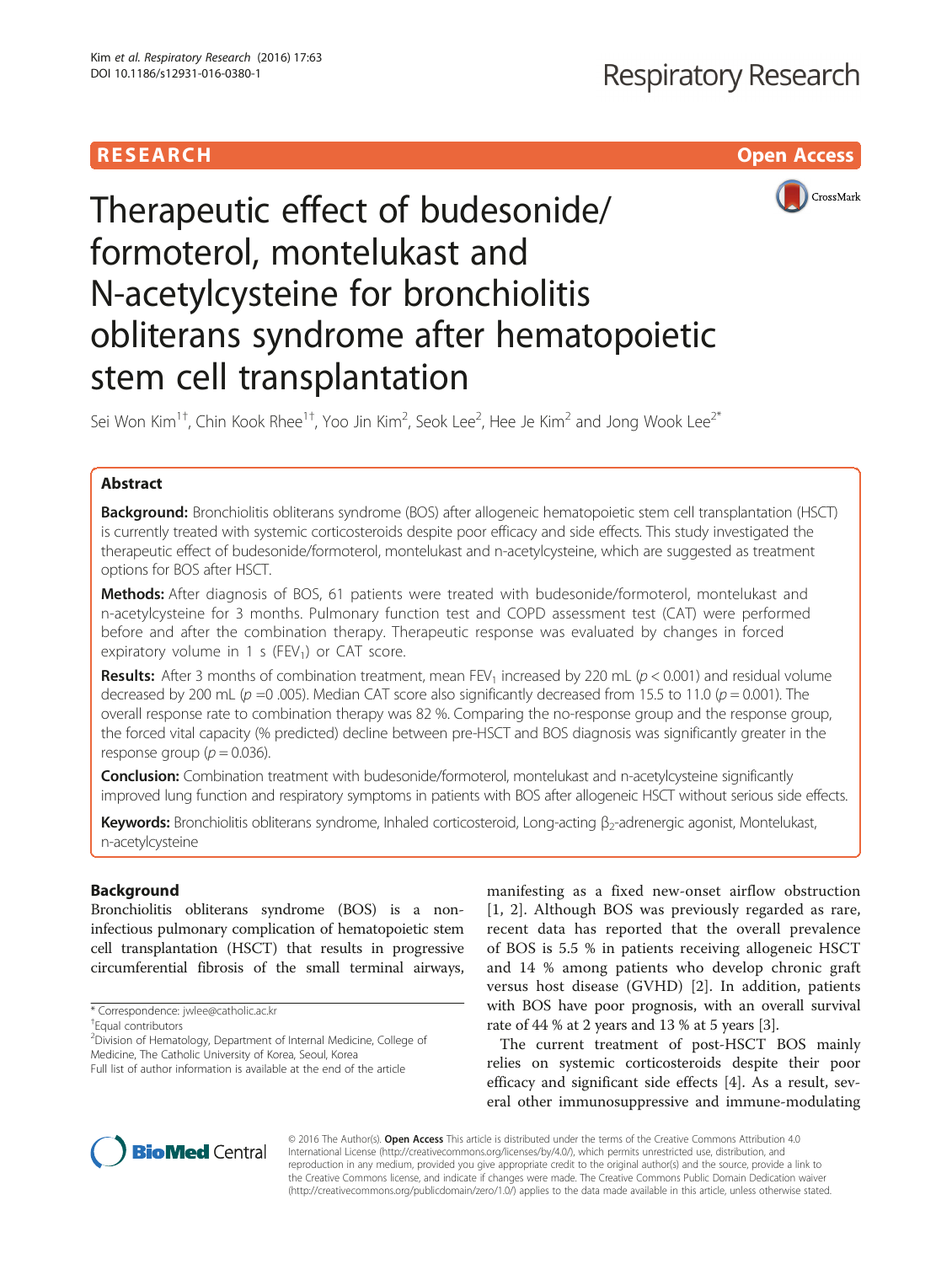treatments have been investigated as treatment for post-HSCT BOS [[5](#page-7-0)–[8\]](#page-7-0). Recently, potentially less toxic treatments have emerged [[4, 8, 9\]](#page-7-0). Norman et al. retrospectively reviewed that combination therapy of fluticasone, azithromycin and montelukast reduced total corticosteroid exposure in eight HSCT patients with BOS [\[8](#page-7-0)]. From prospective studies, montelukast and low-dose macrolide also showed efficacy in BOS after lung transplantation [[10, 11\]](#page-7-0). Bergeron et al. conducted a randomized controlled trial and showed that inhaled budesonide/formoterol led to significant improvement in  $FEV<sub>1</sub>$  in 32 HSCT patients with mild to severe BOS [\[9](#page-7-0)]. Despite studies with less toxic treatments showing promising results, more prospective studies with a large study population are required.

In this study, we investigated the impact of combination therapy with budesonide/formoterol, montelukast and n-acetylcysteine in 61 patients with BOS after HSCT. N-acetylcysteine was included based on its potential therapeutic role and low toxicity [\[12](#page-7-0), [13](#page-7-0)].

## **Methods**

## Patients

Post-HSCT patients with respiratory symptoms or pulmonary function decline were referred to the pulmonology department from the BMT Center in Seoul St. Mary's Hospital, Seoul, Korea. After clinical diagnosis of BOS, one experienced pulmonologist (Rhee CK) treated all patients according to the same protocol and follow-up evaluation. After a retrospective chart review, patients treated with budesonide/formoterol, montelukast and n-acetylcysteine during the period between January 2011 and June 2015 were enrolled.

The inclusion criteria were 1) chronic GVHD in other organs and positive diagnostic pulmonary function test (PFT) using the modified NIH criteria [[1, 2](#page-7-0), [4\]](#page-7-0) and 2) treatment with budesonide/formoterol, montelukast and n-acetylcysteine for at least 3 months. The exclusion criteria were 1) other pulmonary or infectious diseases, such as asthma, lung cancer, COPD, pneumonia or tuberculosis destroyed lungs, and 2) a history of using other inhalers. Approval was obtained from the institutional review board of Seoul St. Mary's Hospital (KC15RISI0584). The requirement for informed consent was waived by the ethical review board.

## Definition of bronchiolitis obliterans syndrome (BOS)

The diagnostic criteria for BOS were as follows: (1) In patients that underwent a lung biopsy, fibrogenic deposition in the small airways or the bronchioles satisfied the diagnostic criteria for BOS. (2) In patients who did not undergo lung biopsy, chronic GVHD in other organs, air trapping on high-resolution computed tomography (HRCT) and positive diagnostic PFT of the

modified NIH criteria [[1, 2, 4](#page-7-0)] were required: (i) forced expiratory volume in 1 s (FEV<sub>1</sub>) of < 75 % of predicted or decrease of the  $FEV_1$  by 10 % in comparison to the pretransplant value, (ii)  $FEV<sub>1</sub>/forced$  vital capacity (FVC) of < 70 % or residual volume (RV) of > 120 % predicted. The reading of HRCT was performed by one radiology specialist (Jung JI [\[14](#page-7-0)–[16\]](#page-7-0)). During the analysis of each CT examination, the inspiratory images were reviewed before the expiratory images. Air trapping on HRCT was considered as present on the expiratory images when lung regions failed to increase in attenuation and/or failed to decrease in volume compared with the inspiratory images [\[17\]](#page-7-0). Patients who satisfied the diagnostic criteria but had not developed an active infectious disease were categorized as having BOS.

## Combination therapy

After diagnosis of BOS, the patients enrolled in this study were treated with a combination of budesonide/ formoterol, montelukast and n-acetylcysteine. Patients received 160 μg of budesonide plus 4.5 μg of formoterol fumarate in a dry powder inhaler (Symbicort Turbuhaler; AstraZeneca, Mölndal, Sweden) twice daily, 10 mg montelukast orally daily and 200 mg n-acetylcysteine orally three times a day.

#### Pulmonary function test (PFT)

PFT was performed at pre-HSCT, BOS diagnosis and after 3 months of combination therapy. Patients underwent a lung function assessment using a body box plethysmography (SensorMedics Vmax series 22, VIASYS Healthcare, Yorba Linda, CA) to measure flow rates, lung volumes and diffusion capacity.

## COPD assessment test (CAT) scoring

The CAT is a validated self-administered questionnaire that measures health-related quality of life [\[18\]](#page-7-0). CAT scores correlate with St. George's Respiratory Questionnaire scores [\[18\]](#page-7-0). The Korean version of the CAT has also been validated [\[19\]](#page-7-0). The CAT comprises eight symptoms: cough, phlegm, chest tightness, breathlessness going up hills/stairs, activity limitation at home, confidence leaving home, sleep, and energy [\[20\]](#page-7-0). The score of each questionnaire ranges from 0 to 5. CAT scoring was evaluated at BOS diagnosis and after 3 months of treatment.

## Defining the group responding to the combination therapy After 3 months of combination therapy and following clinical evaluation with PFT and CAT scoring, patients were categorized into two groups according to therapeutic response: above or below the minimum clinically important difference (MCID, the threshold distinguishing between a small meaningless change and a small but meaningful change) [\[21\]](#page-7-0). The established MCID for  $FEV<sub>1</sub>$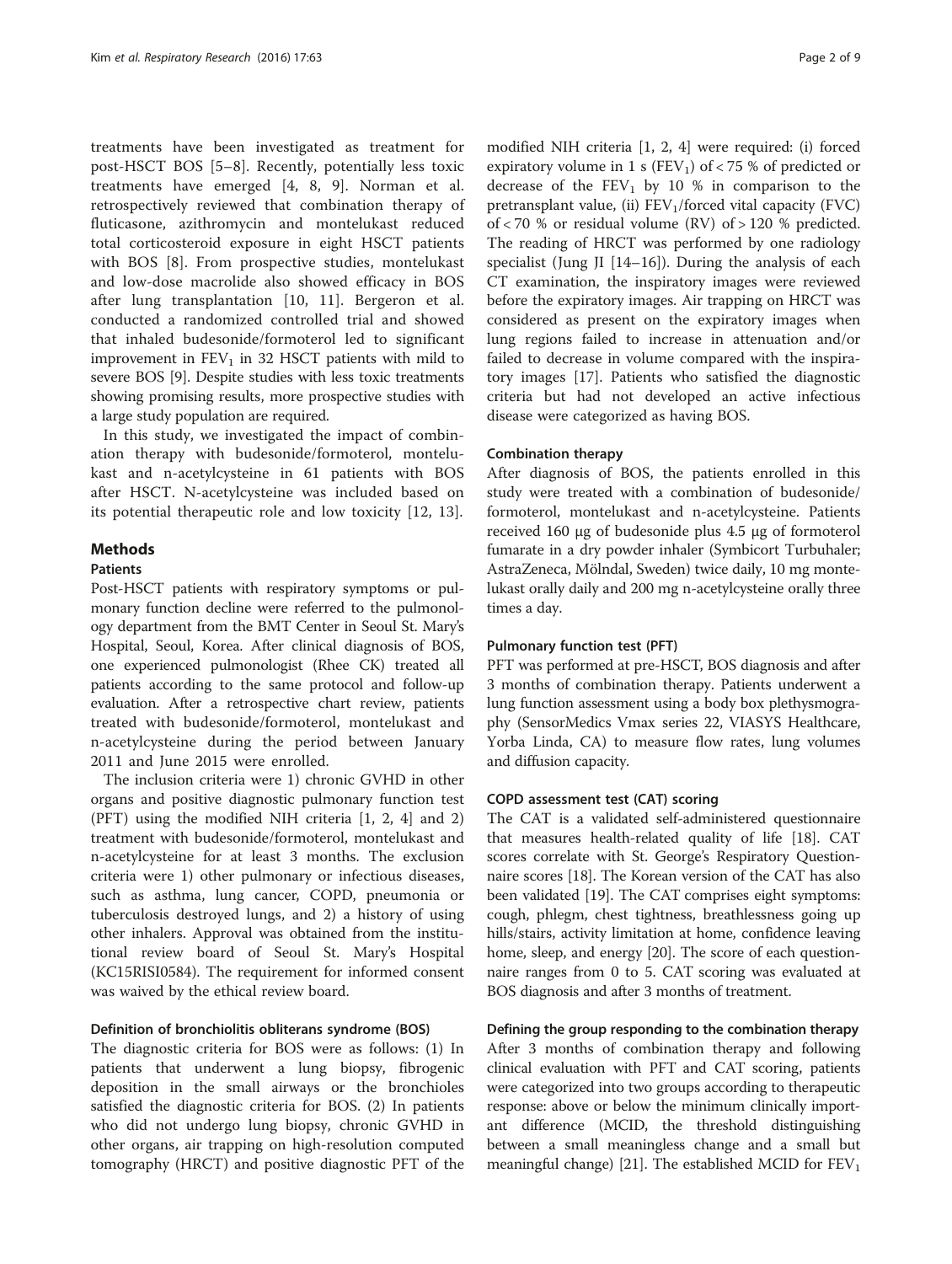and CAT are 100 mL [\[22\]](#page-7-0) and 2 points, respectively [[23](#page-7-0)]. Therapeutic response group was defined as an increase of  $FEV<sub>1</sub>$  more than 100 mL or a decrease in the CAT score of greater than 2 points.

## Statistical analysis

Means and standard deviation were computed for normally distributed continuous variables, whereas medians and interquartile ranges (25th–75th) were used for non-normally distributed continuous data. Categorical data are described as numbers and percentages (%).

For comparison of PFT and CAT scores between BOS diagnosis and after combination treatment for 3 months, the paired t-test and the Wilcoxon signed-rank test were performed, respectively. For comparison of continuous variables between the therapeutic response group and the no-response group, student's t-test was performed for normally distributed data and the Mann–Whitney U test was used for non-normally distributed data. Categorical variables were compared using the Chi-square and the Fisher's exact tests as appropriate. Missing values were excluded from the analysis. Statistical analysis was performed using SPSS version 18.0 (SPSS Inc., Chicago, IL, USA). A value of  $p < 0.05$  was considered statistically significant.

## Results

#### Baseline characteristics of all patients with BOS

Of the 165 patients who were diagnosed with BOS in the pulmonology department from January 2011 to June 2015, 61 patients met the inclusion criteria. Patients' basic characteristics are shown in Table 1. All patients received combination therapy (budesonide/formoterol, montelukast and n-acetylcysteine) for at least 3 months without serious side effects. Oral candidiasis was reported in four patients and nausea was observed in one patient; these minor problems were well controlled with appropriate support. Patients showed good compliance to the combination treatment. Among the 61 treated patients, four had a problem with the proper inhaler device use and one had a problem with taking the oral drugs regularly. In our center, all BOS patients are managed by one experienced specialist (Rhee CK). Proper education were provided by special pharmacist and inhaler technique was checked in each visit. Even though, four patients had a problem with the appropriate inhaler technique. Reeducation was performed to improve compliance.

## Change in pulmonary function after 3 months combination therapy

Table [2](#page-3-0) and Fig. [1](#page-3-0) show pulmonary function at pre-HSCT, BOS diagnosis and 3 months after treatment. After treatment,  $FEV_1$  (L) and  $FVC$  (L) increased significantly

| Table 1 Basic characteristics of total patients with Bronchiolitis |  |  |  |  |  |
|--------------------------------------------------------------------|--|--|--|--|--|
| Obliterans Syndrome (BOS)                                          |  |  |  |  |  |

| Characteristics                                          | $(N = 61)$          |
|----------------------------------------------------------|---------------------|
| Recipient sex, male                                      | 33/61 (54.1 %)      |
| Recipient age                                            | $46.5 \pm 12.3$     |
| Donor sex, male                                          | 32/59 (54.2 %)      |
| Donor age <sup>a</sup>                                   | $37.1 \pm 11.7$     |
| Hematologic malignancy                                   |                     |
| AML                                                      | 17 (27.9 %)         |
| ALL                                                      | 20 (32.8 %)         |
| <b>CML</b>                                               | $1(1.6\%)$          |
| <b>NHL</b>                                               | $2(3.3\%)$          |
| <b>MDS</b>                                               | 21 (34.4 %)         |
| Donor type                                               |                     |
| Unrelated                                                | 28 (45.9 %)         |
| Sibling                                                  | 25 (41.0 %)         |
| <b>FMT</b>                                               | 8 (13.1 %)          |
| <b>HLA</b>                                               |                     |
| full-match                                               | 43 (70.5 %)         |
| mismatch                                                 | 18 (29.5 %)         |
| Stem cell source                                         |                     |
| PB                                                       | 51 (83.6 %)         |
| <b>BM</b>                                                | 8 (13.1 %)          |
| Cord                                                     | 2 (3.3 %)           |
| Time from HSCT to BOS diagnosis, days                    | 434.0 (275.0-835.5) |
| Acute GVHD                                               | 39 (63.9 %)         |
| Chronic GVHD (except lung)                               | 61 (100.0 %)        |
| Skin                                                     | 31 (50.8 %)         |
| Oral                                                     | 42 (68.9 %)         |
| Eyes                                                     | 36 (59.0 %)         |
| Liver                                                    | 10 (16.4 %)         |
| Joint                                                    | 3(4.9%              |
| Maximal score of chronic GVHD (except lung) <sup>b</sup> | $1(1-2)$            |
| Systemic steroid use                                     | 33 (54.1 %)         |
| Steroid dose, mg (equivalent dose of prednisolone)       | $2.5(0.0-15.0)$     |
| Tacrolimus                                               | 18 (29.5 %)         |
| Cyclosporin                                              | $9(14.8\%)$         |
| Mycophenolate mofetil                                    | 18 (29.5 %)         |

<sup>a</sup>Age of two donors were missed because of cord blood transplantation  $(N = 59)$ . <sup>b</sup>Each organ was scored as 0, 1, 2 or 3 based on the degree of functional impairment. Data represent the mean ± SD, median (IQR) or n (%). BOS bronchiolitis obliterans syndrome, AML acute myeloid leukemia, ALL acute lymphoblastic leukemia, CML chronic myelogenous leukemia, NHL non-Hodgkin lymphoma, MDS myelodysplastic syndrome, FMT familial-mismatched/haploidentical transplantation, HLA human leukocyte antigen, PB peripheral blood, BM bone marrow, HSCT hematopoietic stem cell transplantation, GVHD graft-versus-host disease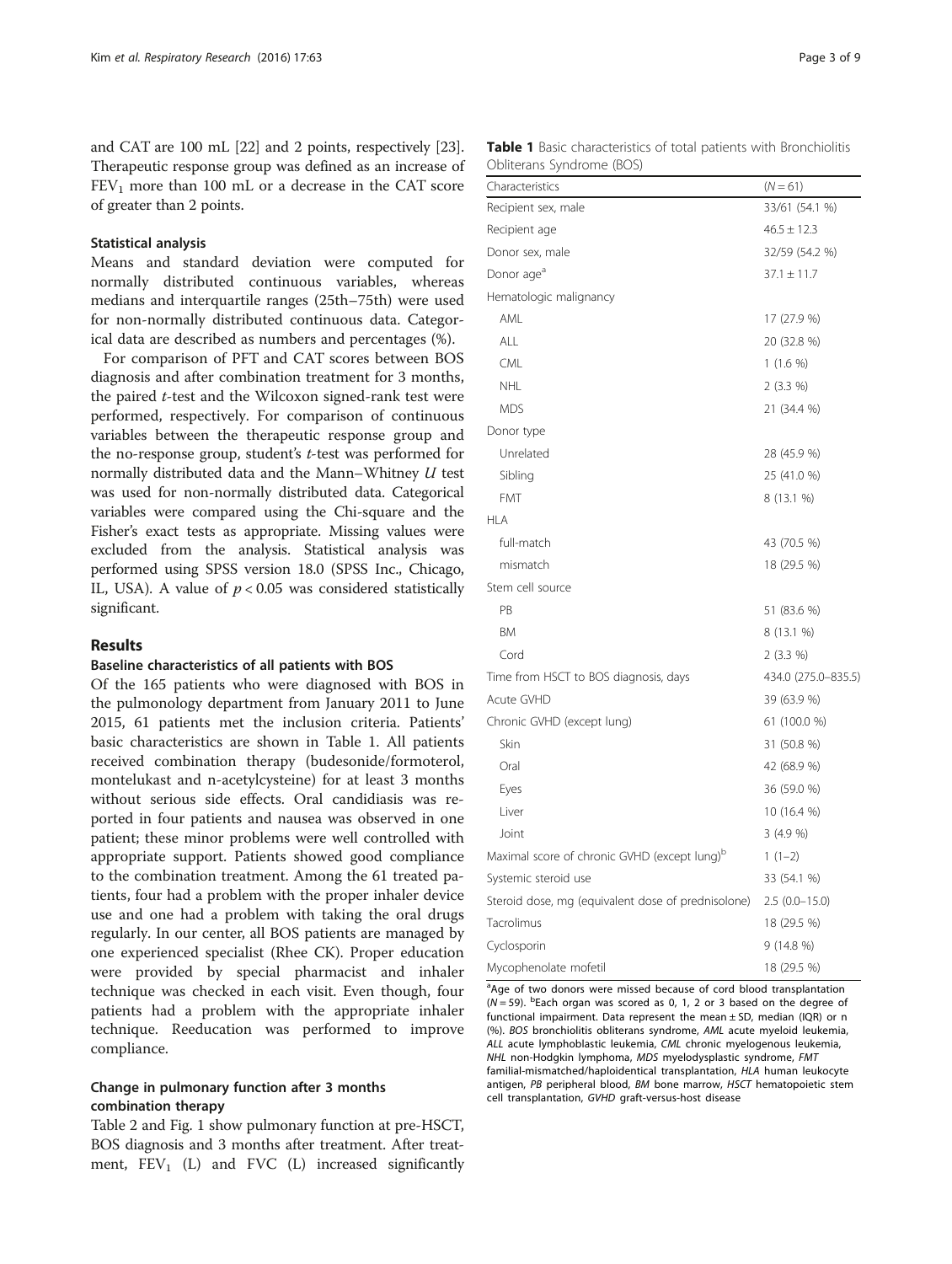<span id="page-3-0"></span>**Table 2** Changes of pulmonary function test after 3 months combination therapy

| Clinical variable    | Pre-HSCT <sup>a</sup> | BOS diagnosis      | 3 months treatment | Change of lung function between<br>3 months treatment and BOS diagnosis | P-value (BOS diagnosis vs<br>3 months treatment) |
|----------------------|-----------------------|--------------------|--------------------|-------------------------------------------------------------------------|--------------------------------------------------|
| $FVC$ (L)            | $3.70 \pm 0.86$       | $2.95 \pm 0.81$    | $3.18 \pm 0.81$    | $0.23 \pm 0.43$                                                         | < .001                                           |
| FVC (% predicted)    | $94.14 \pm 12.71$     | $73.02 \pm 13.23$  | $78.41 \pm 13.87$  | $5.39 \pm 10.11$                                                        | < .001                                           |
| FEV1(L)              | $2.94 \pm 0.69$       | $1.85 \pm 0.57$    | $2.07 \pm 0.68$    | $0.22 \pm 0.43$                                                         | < .001                                           |
| FEV1 (% predicted)   | $96.00 \pm 13.68$     | $56.68 \pm 15.48$  | $63.03 \pm 19.31$  | $6.36 \pm 12.72$                                                        | < .001                                           |
| <b>FEV1/FVC (%)</b>  | $79.86 \pm 7.14$      | $63.80 \pm 15.34$  | $65.83 \pm 16.25$  | $2.04 \pm 8.09$                                                         | .054                                             |
| RV(L)                | $1.37 \pm 0.38$       | $2.04 \pm 0.70$    | $1.84 \pm 0.68$    | $-0.20 \pm 0.47$                                                        | .005                                             |
| RV (% predicted)     | $79.23 \pm 17.64$     | $114.24 \pm 36.48$ | $100.41 \pm 34.06$ | $-12.90 \pm 25.71$                                                      | .005                                             |
| TLC(L)               | $5.11 \pm 1.06$       | $5.03 \pm 1.13$    | $5.07 \pm 1.07$    | $0.04 \pm 0.46$                                                         | .510                                             |
| TLC (% predicted)    | $92.93 \pm 10.80$     | $89.04 \pm 12.31$  | $88.82 \pm 11.09$  | $0.45 \pm 7.65$                                                         | .675                                             |
| $RV/TLC$ $(%)$       | $27.02 \pm 5.65$      | $40.35 \pm 9.79$   | $36.12 \pm 10.28$  | $-4.35 \pm 7.34$                                                        | < .001                                           |
| RV/TLC (% predicted) | $83.50 \pm 15.77$     | $125.71 \pm 33.70$ | $111.22 \pm 33.98$ | $-14.06 \pm 24.22$                                                      | < .001                                           |
| DLCO (% predicted)   | $62.05 \pm 15.51$     | $62.39 \pm 17.46$  | $66.32 \pm 18.38$  | $4.41 \pm 13.80$                                                        | .027                                             |

<sup>a</sup>Four missing values in Pre-HSCT (N = 57). Data represent the mean ± SD. P-values shown in bold are significant at the 0.05 level. HSCT hematopoietic stem cell transplantation, BOS bronchiolitis obliterans syndrome, FVC forced vital capacity, FEV1 forced expiratory volume in 1s, RV residual volume, TLC total lung capacity, DLCO carbon monoxide diffusion in the lung

compared to measurements at BOS diagnosis (0.22 ± 0.43 L and  $0.23 \pm 0.43$  L, respectively;  $p < 0.001$ , for both). Percentage of  $FEV<sub>1</sub>$  and FVC also increased significantly. Although statistically borderline, FEV<sub>1</sub>/FVC increased with combination treatment (63.80 ± 15.34 at BOS diagnosis and  $65.83 \pm 16.25$  after 3 months treatment;  $p = 0.054$ ).

RV (L) and RV/TLC (%) significantly decreased with the therapy ( $p = 0.005$  and  $p < 0.001$ , respectively). The ratio of RV/TLC to predicted value also significantly decreased  $(p < 0.001)$ . There was no significant change in TLC with combination treatment. DLCO improved with combination therapy ( $p = 0.027$ ).

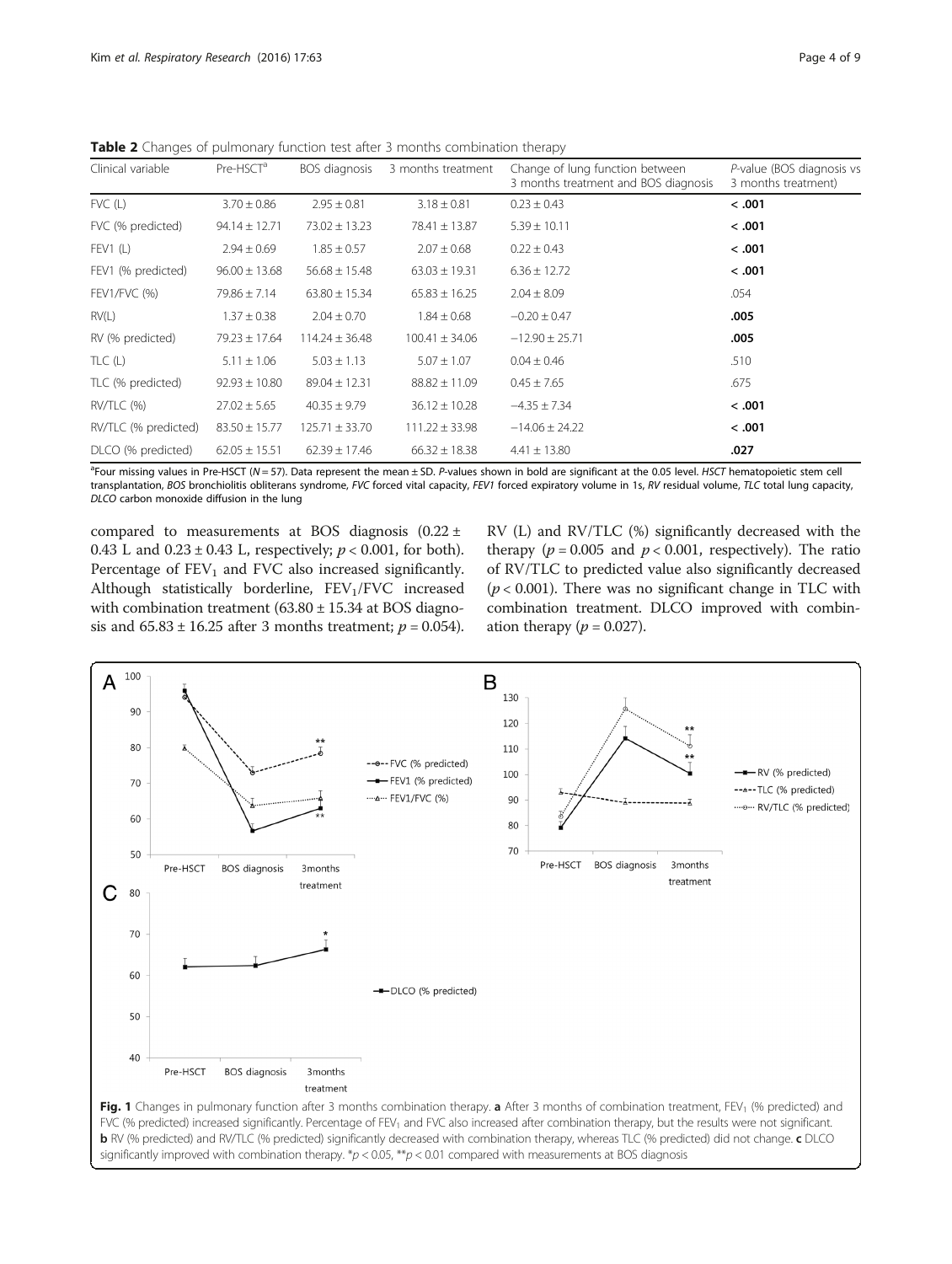## Change in CAT score after combination therapy

Fifty-two patients completed the CAT questionnaire at the time of BOS diagnosis and after finishing 3 months combination treatment (Table 3). After treatment, the total CAT score decreased significantly ( $p = 0.001$ ). Total CAT scores at BOS diagnosis and after 3 months treatment were 15.5 (IQR, 9.25 to 19.0) and 11.0 (IQR, 6.0 to 15.75), respectively. When comparing in detail, scores for all individual questions decreased significantly, except for question 2 (phlegm) and question 5 (activities at home).

## Therapeutic response and association with pulmonary function change

Therapeutic response was evaluated by considering the improvement of  $FEV<sub>1</sub>$  or CAT score. Sixty-two percent of patients had an increase in  $FEV<sub>1</sub>$  of greater than 100 mL (Fig. [2](#page-5-0)). Using the CAT score, 62 % of patients also showed a decrease of greater than 2 points. When the  $FEV<sub>1</sub>$  and CAT score were combined, the overall response rate to combination therapy was 82 %. Comparing the no-response group and the response group, there was no significant difference in baseline characteristics or total CAT score at enrollment (Table [4](#page-6-0)). PFT at BOS diagnosis also did not significantly differ according to therapeutic response (Table [5](#page-6-0)). However, the decline of FVC (% predicted) between the time of pre-HSCT and BOS diagnosis was significantly greater in the response group ( $p = 0.036$ ).

## **Discussion**

In this study, the therapeutic effect of budesonide/formoterol, montelukast and n-acetylcysteine was analyzed in patients with BOS after allogeneic HSCT. After 3 months of treatment, the lung function and respiratory symptoms were significantly improved without significant adverse

Table 3 Changes of COPD assessment test (CAT) score after therapy  $(N = 52)$ 

| Clinical variable                           | BOS diagnosis    | 3 months<br>treatment | $P$ -value |
|---------------------------------------------|------------------|-----------------------|------------|
| Q1. Cough                                   | $1.5(0-2)$       | $1(0-2)$              | .022       |
| Q2. Phlegm                                  | $1(0-2)$         | $1(0-2)$              | .983       |
| Q3. Chest tightness                         | $2(1-3)$         | $1(0-2)$              | .000       |
| Q4. Breathlessness going up<br>hills/stairs | $3(2-4)$         | $3(1.25-3)$           | .002       |
| Q5. Activity limitation at home             | $1(0-2)$         | $0(0-1)$              | .054       |
| Q6. Confidence leaving home                 | $1(0-3)$         | $1(0-2)$              | .013       |
| Q7. Sleep                                   | $2(1-3)$         | $1(0-2.75)$           | .004       |
| Q8. Energy                                  | $2(2-3)$         | $2(1-3)$              | .035       |
| Total sum of the eight items                | 15.5 (9.25–19.0) | $11.0(6.0 - 15.75)$   | .001       |

Data represent the median (IQR). P-values shown in bold are significant at the 0.05 level

effects. In addition, the overall response rate to combination therapy was 82 %.

For patients with BOS, the main treatment at present is immunosuppressive agents such as corticosteroids, calcineurin inhibitors, sirolimus, azathioprine, and antithymocyte globulin (ATG) [\[3](#page-7-0), [4\]](#page-7-0). However, less than 20 % of patients improve and 65 % of patients with BOS will die within 3 years of diagnosis regardless of the therapies administered [\[1](#page-7-0), [24](#page-7-0), [25\]](#page-7-0). Side effects from the immunosuppressive agents are also a problem [[4, 24\]](#page-7-0).

Recently, studies with potentially less toxic treatments such as low-dose macrolide antibiotics, leukotriene receptor antagonists, and combinations of inhaled bronchodilators and glucocorticoids have been shown to lead to PFT stabilization or improvement [\[9](#page-7-0)–[11, 26](#page-7-0)]. Moreover, a combination of these alternative treatments is under investigation [\[8, 27, 28\]](#page-7-0). The rationale for budesonide/formoterol, montelukast and n-acetylcysteine combination therapy, used in our study, is also based on previous reports of each drug.

Inhaled corticosteroids (ICS) were suggested to have therapeutic efficacy and reduce the side effects of systemic treatment in patients with bronchiolitis obliterans (BO) [\[29\]](#page-7-0). From a randomized controlled trial, Bergeron et al. reported an improvement in  $FEV<sub>1</sub>$  with budesonide/formoterol combination therapy in patients with BO [\[7](#page-7-0)]. The effect of montelukast, a leukotriene receptor antagonist (LTRA), was investigated in other studies. Cysteinyl leukotrienes are known to have important bronchoconstrictive and proinflammatory effects [\[30](#page-7-0)]. From prospective studies, Verleden et al. reported adding montelukast as a treatment in patients with BOS [[10\]](#page-7-0) and Or et al. showed that montelukast had efficacy in chronic GVHD when added to standard immunosuppressive regimens [\[31\]](#page-7-0). Moreover, adding montelukast is a cheap and relatively safe option. Combination of inhaled fluticasone, azithromycin and montelukast was also suggested to halt pulmonary decline and permit reductions in systemic steroid exposure [\[28\]](#page-7-0). N-acetylcysteine was suggested to improve clinical conditions and spirometric findings in BOS from randomized clinical trial [[13](#page-7-0)]. N-acetylcysteine is categorized as a mucolytic, but also has antioxidant effects [[32](#page-7-0)]. Reactive oxygen species have also been suggested to play an important role in functional and structural changes in BOS [[33](#page-7-0)]. In an in vitro study using human airway smooth muscle cells, n-acetylcysteine inhibited interleukin (IL)-17 induced IL-8 production, which is highly correlated with BO [\[33](#page-7-0)–[35](#page-7-0)].

Although BOS had been thought as irreversible lung disease and most studies focused on disease stability rather than an improvement in lung function [\[10](#page-7-0), [28, 29](#page-7-0)], our results showed a significant improvement in lung function and symptoms. Beneficial effects shown in our combination therapy may depend on bronchodilation,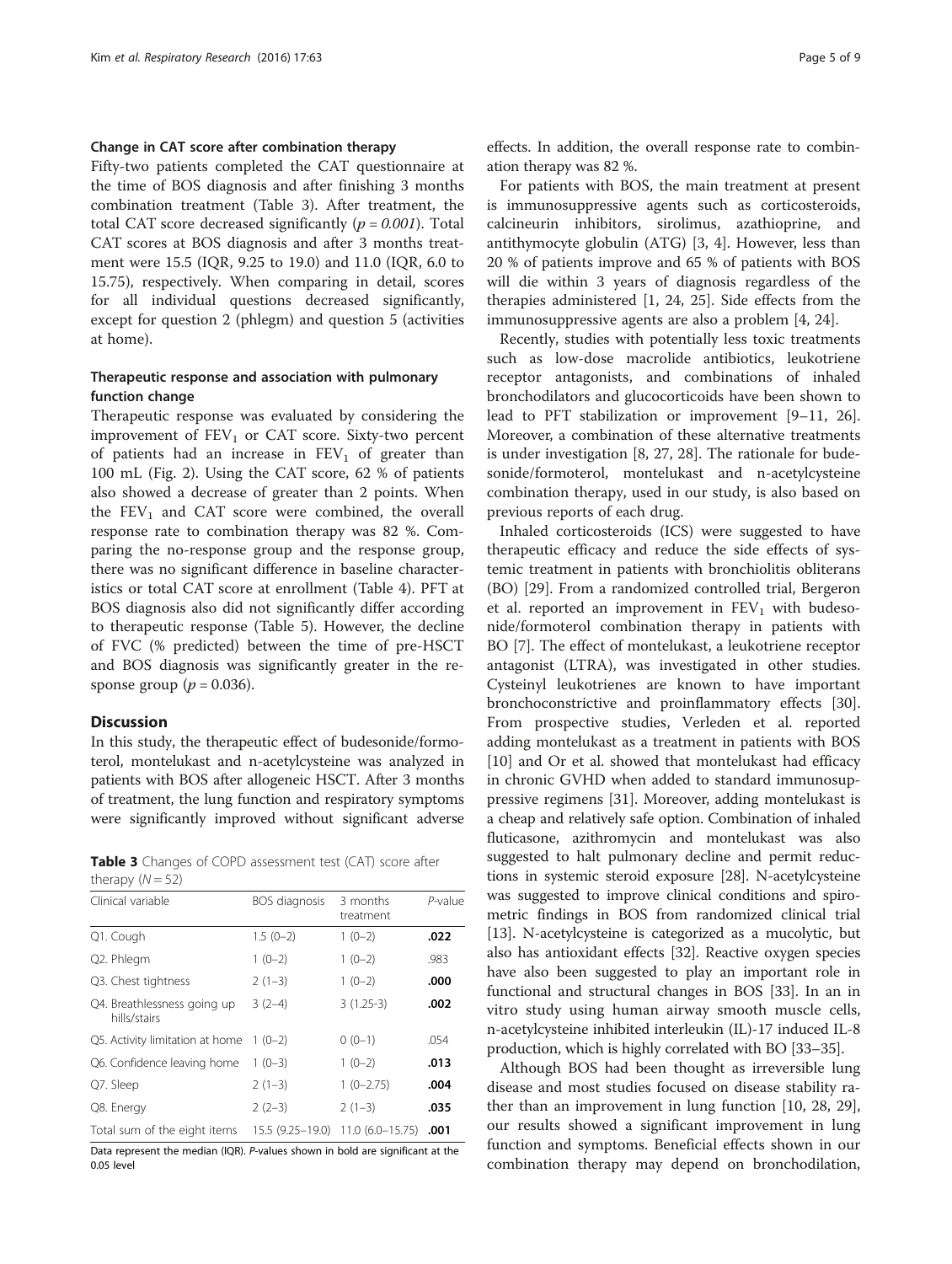<span id="page-5-0"></span>

anti-inflammatory and anti-fibrotic effects. The precise mechanism, interaction and beneficial potency of each drug requires further investigation. Barisone et al. suggested that the airway smooth muscle tone plays a significant role in BOS after HSCT and reversibility [\[36](#page-8-0)]. In addition, beneficial effects with  $FEV<sub>1</sub>$  improvement were reported with budesonide/formoterol, azithromycin and N-acetylcysteine treatment, respectively [\[9, 11](#page-7-0), [13](#page-7-0)]. Previous reports in patients with other obstructive lung diseases can also be used as a reference. The combination of ICS and long-acting bronchodilators (LABA) instead of ICS alone has been suggested to provide synergistic effects on bronchodilation and antiinflammation [[37, 38\]](#page-8-0). The ICS/LABA combination is also used in severe COPD to reduce exacerbations and improve health status and  $FEV<sub>1</sub>$  compared to monotherapy [\[39](#page-8-0)]. Keith et al. reported the effectiveness of montelukast add-on therapy for managing asthma and allergic rhinitis symptoms [[40](#page-8-0)]. From a meta-analysis, LTRAs as a monotherapy improved asthma control compared with placebo [\[41\]](#page-8-0). The addition of n-acetylcysteine in COPD further improved respiratory symptoms, whereas there was no significant change in  $FEV<sub>1</sub>$  [[42](#page-8-0), [43](#page-8-0)]. Long-term use of n-acetylcysteine has shown benefits in the prevention of COPD exacerbation [[44\]](#page-8-0).

As a result, we suggest that the PFT improvement mainly originated from ICS/LABA inhalation. The addition of montelukast and n-acetylcysteine may contribute to improvements in respiratory symptoms. This suggestion coincides with results from Bergeron et al. [[9\]](#page-7-0), who used budesonide/formoterol for BOS after HSCT and observed a significant improvement in  $FEV_1$ , though no changes were seen in respiratory symptoms. However, this suggestion should be proved by welldesigned clinical trials in the future.

In this study, the decline in FVC between pre-HSCT and BOS diagnosis was significantly greater in the response group compared to the non-response group. However, this finding does not imply that the combination regimen in our study is effective only in advanced patients. A good response in patients with a significantly declined FVC may result from low lung function. Further studies are required to identify determinants of good response to the combination therapy. In addition, PFT before transplantation is important as a reference for later PFT measurements and helps early diagnosis [[45\]](#page-8-0). Early diagnosis and treatment of BO may improve response over therapy initiated after structural, fibrotic changes have occurred.

We are aware of limitations in this study. Although we employed a consistent treatment plan and regular follow-up by an expert pulmonologist, this study was not a randomized controlled study and the effect of the combination therapy was not compared with a placebo group. Second, the beneficial effects of our combination therapy in lung function and respiratory symptoms require further investigation assessing each drug and their interactions. It is unclear that the improved lung function or symptoms were from the budesonide/formoterol inhalation or the combination treatment. Third, further studies are required to assess long-term outcome and survival benefits. Fourth, analyzing the effect of the combination treatment considering the changes of other systemic immunosuppressive medications were not done in this study. Finally, patients in our study received education about the appropriate use of budesonide/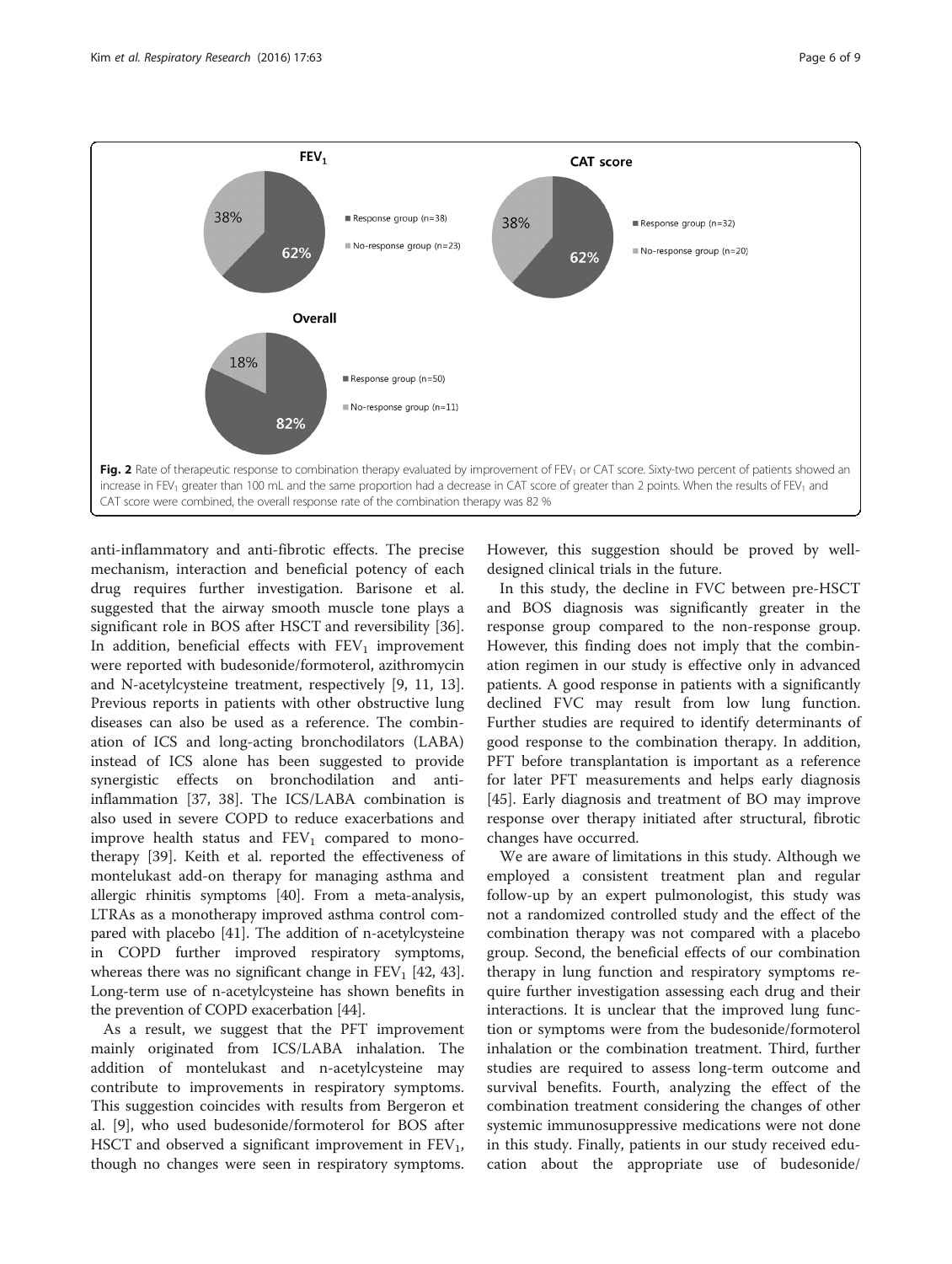|                                                             | No-response<br>group           | Response<br>group          | $P$ -value |
|-------------------------------------------------------------|--------------------------------|----------------------------|------------|
| Recipient sex, male                                         | 8/11                           | 25/50                      | .171       |
| Recipient age                                               | $43.6 \pm 15.4$                | $47.1 \pm 11.7$            | .389       |
| Donor sex, male                                             | 5/11                           | 27/48                      | .517       |
| Donor age                                                   | $37.1 \pm 9.0$                 | $37.1 \pm 12.3$            | .994       |
| Hematologic malignancy                                      |                                |                            | .976       |
| AML                                                         | 3                              | 14                         |            |
| ALL                                                         | 4                              | 16                         |            |
| <b>CML</b>                                                  | 0                              | 1                          |            |
| <b>NHL</b>                                                  | 0                              | 2                          |            |
| <b>MDS</b>                                                  | 4                              | 17                         |            |
| Donor type                                                  |                                |                            | .167       |
| Unrelated                                                   | 3                              | 25                         |            |
| Sibling                                                     | 5                              | 20                         |            |
| <b>FMT</b>                                                  | 3                              | 5                          |            |
| <b>HLA</b>                                                  |                                |                            | .717       |
| full-match                                                  | 7                              | 36                         |            |
| mismatch                                                    | 4                              | 14                         |            |
| Stem cell source                                            |                                |                            | 1.000      |
| PB                                                          | 10                             | 41                         |            |
| ΒM                                                          | 1                              | 7                          |            |
| Cord                                                        | 0                              | 2                          |            |
| Time from HSCT to BOS<br>diagnosis, days                    | 407.0<br>$(272.0 - 1533.0)$    | 466.0<br>$(274.3 - 833.3)$ | .910       |
| Acute GVHD                                                  | 8/11                           | 31/50                      | .731       |
| Chronic GVHD (except lung)                                  |                                |                            |            |
| Skin                                                        | 6/11                           | 25/50                      | 0.785      |
| Oral                                                        | 7/11                           | 35/50                      | 0.726      |
| Eyes                                                        | 9/11                           | 27/50                      | 0.106      |
| Liver                                                       | 2/11                           | 8/50                       | 1.000      |
| Joint                                                       | 0/11                           | 3/50                       | 1.000      |
| Maximal score of chronic<br>GVHD (except lung) <sup>a</sup> | $1(1-2)$                       | $1(1-2)$                   | 0.227      |
| Systemic steroid                                            | 8/11                           | 25/50                      | .171       |
| Steroid dose, mg (equivalent<br>dose of prednisolone)       | 12.5 (4.4–16.3) 2.5 (0.0–15.0) |                            | .151       |
| Tacrolimus                                                  | 3/11                           | 15/50                      | 1.000      |
| Cyclosporin                                                 | 1/11                           | 8/50                       | .683       |
| Mycophenolate mofetil                                       | 5/11                           | 13/50                      | .275       |
| total CAT score, enroll                                     | $10.5(6.8-16.0)$               | 16.0 (10.0-20.0)           | .083       |

<span id="page-6-0"></span>

| Table 4 Comparison between therapeutic response group and |  |  |  |
|-----------------------------------------------------------|--|--|--|
| no-response group                                         |  |  |  |

<sup>a</sup>Each organ was scored as 0, 1, 2 or 3 based on the degree of functional impairment. Data represent the mean ± SD, median (IQR) or n. AML acute myeloid leukemia, ALL acute lymphoblastic leukemia, CML chronic myelogenous leukemia, NHL non-Hodgkin lymphoma, MDS myelodysplastic syndrome,

FMT familial-mismatched/haploidentical transplantation, HLA human leukocyte antigen, PB peripheral blood, BM bone marrow, HSCT hematopoietic stem cell transplantation, BOS bronchiolitis obliterans syndrome, GVHD graft-versus-host disease, CAT COPD assessment test

No-response group Response group P-value BOS diagnosis FVC (% predicted)  $72.27 \pm 15.42$   $73.19 \pm 12.87$  .838

Table 5 Association of therapeutic response and pulmonary

function change

| FEV1 (% predicted)                    | $56.46 + 16.05$    | $56.73 \pm 15.52$  | .959 |
|---------------------------------------|--------------------|--------------------|------|
| <b>FEV1/FVC (%)</b>                   | $63.64 \pm 10.54$  | $63.83 \pm 16.29$  | .970 |
| RV (% predicted)                      | $103.50 + 39.10$   | $116.68 \pm 35.88$ | .307 |
| TLC (% predicted)                     | $82.30 \pm 11.58$  | $90.57 + 12.07$    | .054 |
| RV/TLC (%)                            | $37.80 + 10.76$    | $40.93 \pm 9.59$   | .366 |
| DLCO (% predicted)                    | $58.40 \pm 21.81$  | $63.30 \pm 16.49$  | .429 |
| Pre-HSCT - BOS diagnosis <sup>a</sup> |                    |                    |      |
| $\Delta$ FVC (% predicted)            | $12.45 + 13.28$    | $23.59 + 15.88$    | .036 |
| $\Delta$ FEV1 (% predicted)           | $30.81 \pm 18.16$  | $40.61 \pm 18.89$  | .126 |
| $\Delta$ FEV1/FVC (%)                 | $18.18 \pm 12.78$  | $14.46 + 15.63$    | .467 |
| $\Delta$ RV (% predicted)             | $-20.20 \pm 32.45$ | $-36.63 + 35.90$   | .194 |
| $\Delta$ TLC (% predicted)            | $3.90 \pm 13.85$   | $3.63 + 11.25$     | .948 |
| $\Delta$ RV/TLC (%)                   | $-9.90 \pm 7.69$   | $-14.08 + 10.17$   | .232 |
| $\Delta$ DLCO (% predicted)           | $-1.00 \pm 20.75$  | $-0.51 + 16.73$    | .937 |

<sup>a</sup>Four missing values in Pre-HSCT ( $N = 57$ ). Data represent the mean  $\pm$  SD P-values shown in bold are significant at the 0.05 level. HSCT hematopoietic stem cell transplantation, BOS bronchiolitis obliterans syndrome, FVC forced vital capacity, FEV1 forced expiratory volume in 1s, RV residual volume, TLC total lung capacity, DLCO carbon monoxide diffusion in the lung

formoterol Turbuhaler and showed good compliance. However, more precise measurements using the inhaler and studies with other inhalers and devices are also required.

## Conclusion

The combination of budesonide/formoterol, montelukast and n-acetylcysteine significantly improved lung function and respiratory symptoms in patients with BOS after allogeneic HSCT. Furthermore, combination therapy showed better therapeutic response in patients with BOS who showed prominent lung function decreases between pre-HSCT and BOS diagnosis.

#### Acknowledgments

None.

## Funding

No funding.

#### Authors' contribution

SWK, CKR and JWL contributed to the conception and design of the study. YJK, SL, HJK and JWL contributed to data acquisition. SWK and CKR contributed to data analysis and interpretation. SWK, CKR and JWL have been involved in drafting the manuscript. All authors have been involved in critical manuscript revision. All authors read and approved the final manuscript.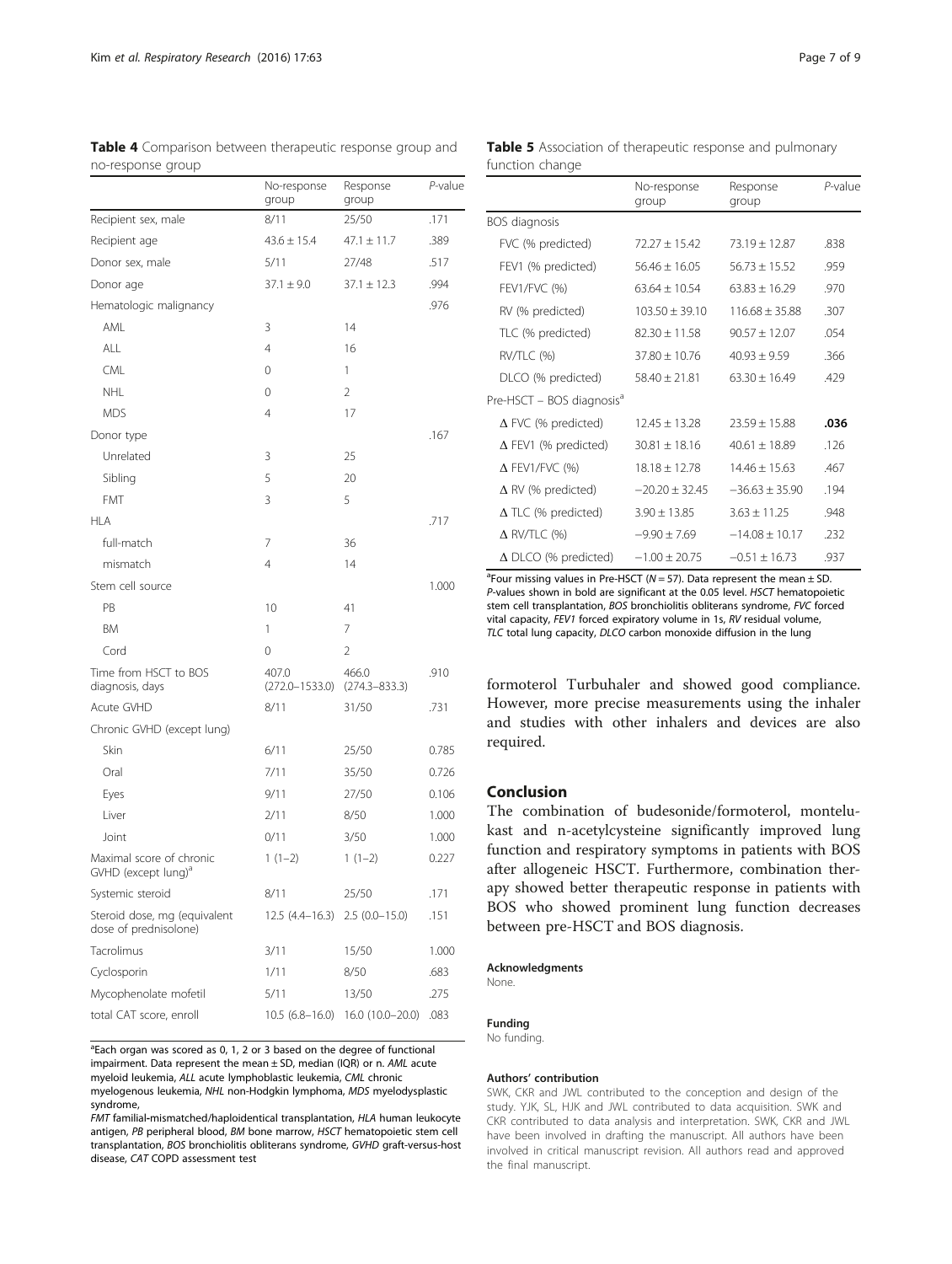## <span id="page-7-0"></span>Competing interests

C-K Rhee has received honoraria for lectures and/or consulting from MSD Korea, AstraZeneca Korea, Novartis Korea, Takeda Korea, GlaxoSmithKline Korea, Mundipharma Korea, Sandoz Korea, and Boehringer-Ingelheim Korea. The other authors have no financial conflicts of interest. The other authors declare that they have have no competing interests. The English in this document has been checked by at least two professional editors, both native speakers of English. For a certificate, please see: [http://www.textcheck.com/](http://www.textcheck.com/certificate/RfypqW) [certificate/RfypqW](http://www.textcheck.com/certificate/RfypqW).

### Author details

<sup>1</sup> Division of Pulmonary, Allergy and Critical Care Medicine, Department of Internal Medicine, College of Medicine, The Catholic University of Korea, Seoul, Korea. <sup>2</sup> Division of Hematology, Department of Internal Medicine, College of Medicine, The Catholic University of Korea, Seoul, Korea.

#### Received: 4 December 2015 Accepted: 18 May 2016 Published online: 26 May 2016

#### References

- 1. Williams KM, Chien JW, Gladwin MT, Pavletic SZ. Bronchiolitis obliterans after allogeneic hematopoietic stem cell transplantation. JAMA. 2009;302:306–14.
- 2. Au BK, Au MA, Chien JW. Bronchiolitis obliterans syndrome epidemiology after allogeneic hematopoietic cell transplantation. Biol Blood Marrow Transplant. 2011;17:1072–8.
- 3. Chien JW, Duncan S, Williams KM, Pavletic SZ. Bronchiolitis obliterans syndrome after allogeneic hematopoietic stem cell transplantation-an increasingly recognized manifestation of chronic graft-versus-host disease. Biol Blood Marrow Transplant. 2010;16:S106–114.
- 4. Barker AF, Bergeron A, Rom WN, Hertz MI. Obliterative bronchiolitis. N Engl J Med. 2014;370:1820–8.
- Kim SJ, Lee JW, Jung CW, Min CK, Cho B, Shin HJ, Chung JS, Kim H, Lee WS, Joo YD, et al. Weekly rituximab followed by monthly rituximab treatment for steroid-refractory chronic graft-versus-host disease: results from a prospective, multicenter, phase II study. Haematologica. 2010;95:1935–42.
- Busca A, Locatelli F, Marmont F, Ceretto C, Falda M. Recombinant human soluble tumor necrosis factor receptor fusion protein as treatment for steroid refractory graft-versus-host disease following allogeneic hematopoietic stem cell transplantation. Am J Hematol. 2007;82:45–52.
- 7. Bergeron A, Belle A, Chevret S, Ribaud P, Devergie A, Esperou H, Ades L, Gluckman E, Socie G, Tazi A. Combined inhaled steroids and bronchodilatators in obstructive airway disease after allogeneic stem cell transplantation. Bone Marrow Transplant. 2007;39:547–53.
- 8. Norman BC, Jacobsohn DA, Williams KM, Au BK, Au MA, Lee SJ, Moravec CK, Chien JW. Fluticasone, azithromycin and montelukast therapy in reducing corticosteroid exposure in bronchiolitis obliterans syndrome after allogeneic hematopoietic SCT: a case series of eight patients. Bone Marrow Transplant. 2011;46:1369–73.
- 9. Bergeron A, Chevret S, Chagnon K, Godet C, Bergot E, Peffault De Latour R, Dominique S, de Revel T, Juvin K, Maillard N, et al. Budesonide/Formoterol for bronchiolitis obliterans after hematopoietic stem cell transplantation. Am J Respir Crit Care Med. 2015;191:1242–9.
- 10. Verleden GM, Verleden SE, Vos R, De Vleeschauwer SI, Dupont LJ, Van Raemdonck DE, Vanaudenaerde BM. Montelukast for bronchiolitis obliterans syndrome after lung transplantation: a pilot study. Transpl Int. 2011;24:651–6.
- 11. Gottlieb J, Szangolies J, Koehnlein T, Golpon H, Simon A, Welte T. Longterm azithromycin for bronchiolitis obliterans syndrome after lung transplantation. Transplantation. 2008;85:36–41.
- 12. Ghanei M, Shohrati M, Jafari M, Ghaderi S, Alaeddini F, Aslani J. Nacetylcysteine improves the clinical conditions of mustard gas-exposed patients with normal pulmonary function test. Basic Clin Pharmacol Toxicol. 2008; 103:428-32.
- 13. Shohrati M, Aslani J, Eshraghi M, Alaedini F, Ghanei M. Therapeutics effect of N-acetyl cysteine on mustard gas exposed patients: evaluating clinical aspect in patients with impaired pulmonary function test. Respir Med. 2008;102:443–8.
- 14. Jung JI, Jung WS, Hahn ST, Min CK, Kim CC, Park SH. Bronchiolitis obliterans after allogenic bone marrow transplantation: HRCT findings. Korean J Radiol. 2004;5:107–13.
- 15. Choi MH, Jung JI, Chung WD, Kim YJ, Lee SE, Han DH, Ahn MI, Park SH. Acute pulmonary complications in patients with hematologic malignancies. Radiographics. 2014;34:1755–68.
- 16. Oh JK, Jung JI, Han DH, Ahn MI, Park SH, Cho BS, Min WS. Multidetector row computed tomography quantification of bronchiolitis obliterans syndrome after hematopoietic stem cell transplantation: a pilot study. J Thorac Imaging. 2013;28:114–20.
- 17. Rhee CK, Ha JH, Yoon JH, Cho BS, Min WS, Yoon HK, Lee JW. Risk factor and clinical outcome of bronchiolitis obliterans syndrome after allogeneic hematopoietic stem cell transplantation. Yonsei Med J. 2016;57:365–72.
- 18. Gupta N, Pinto LM, Morogan A, Bourbeau J. The COPD assessment test: a systematic review. Eur Respir J. 2014;44:873–84.
- 19. Lee BY, Lee S, Lee JS, Song JW, Lee SD, Jang SH, Jung KS, Hwang YI, Oh YM. Validity and reliability of CAT and dyspnea-12 in bronchiectasis and tuberculous destroyed lung. Tuberc Respir Dis (Seoul). 2012;72:467–74.
- 20. Lee YS, Park S, Oh YM, Lee SD, Park SW, Kim YS, In KH, Jung BH, Lee KH, Ra SW, et al. Chronic obstructive pulmonary disease assessment test can predict depression: a prospective multi-center study. J Korean Med Sci. 2013;28:1048–54.
- 21. Jaeschke R, Singer J, Guyatt GH. Measurement of health status. Ascertaining the minimal clinically important difference. Control Clin Trials. 1989;10:407–15.
- 22. Donohue JF. Minimal clinically important differences in COPD lung function. Copd. 2005;2:111–24.
- 23. Kon SS, Canavan JL, Jones SE, Nolan CM, Clark AL, Dickson MJ, Haselden BM, Polkey MI, Man WD. Minimum clinically important difference for the COPD assessment test: a prospective analysis. Lancet Respir Med. 2014;2:195–203.
- 24. Chan CK, Hyland RH, Hutcheon MA, Minden MD, Alexander MA, Kossakowska AE, Urbanski SJ, Fyles GM, Fraser IM, Curtis JE, et al. Small-airways disease in recipients of allogeneic bone marrow transplants. An analysis of 11 cases and a review of the literature. Medicine (Baltimore). 1987;66:327–40.
- 25. Chien JW, Martin PJ, Gooley TA, Flowers ME, Heckbert SR, Nichols WG, Clark JG. Airflow obstruction after myeloablative allogeneic hematopoietic stem cell transplantation. Am J Respir Crit Care Med. 2003;168:208–14.
- 26. Benden C, Boehler A. Long-term clarithromycin therapy in the management of lung transplant recipients. Transplantation. 2009;87:1538–40.
- 27. Bergeron A, Godet C, Chevret S, Lorillon G, Peffault de Latour R, de Revel T, Robin M, Ribaud P, Socie G, Tazi A. Bronchiolitis obliterans syndrome after allogeneic hematopoietic SCT: phenotypes and prognosis. Bone Marrow Transplant. 2013;48:819–24.
- 28. Williams KM, Cheng GS, Pusic I, Jagasia M, Burns L, Ho VT, Pidala J, Palmer J, Johnston L, Mayer S, et al. Fluticasone, azithromycin, and Montelukast treatment for New-onset bronchiolitis obliterans syndrome after hematopoietic cell transplantation. Biol Blood Marrow Transplant. 2015;22(4):710–6.
- 29. Bashoura L, Gupta S, Jain A, Couriel DR, Komanduri KV, Eapen GA, Safdar A, Broglio KR, Adachi R, Dickey BF. Inhaled corticosteroids stabilize constrictive bronchiolitis after hematopoietic stem cell transplantation. Bone Marrow Transplant. 2008;41:63–7.
- 30. Hui Y, Funk CD. Cysteinyl leukotriene receptors. Biochem Pharmacol. 2002;64:1549–57.
- 31. Or R, Gesundheit B, Resnick I, Bitan M, Avraham A, Avgil M, Sacks Z, Shapira MY. Sparing effect by montelukast treatment for chronic graft versus host disease: a pilot study. Transplantation. 2007;83:577–81.
- 32. Schreck R, Rieber P, Baeuerle PA. Reactive oxygen intermediates as apparently widely used messengers in the activation of the NF-kappa B transcription factor and HIV-1. EMBO J. 1991;10:2247–58.
- 33. Wuyts WA, Vanaudenaerde BM, Dupont LJ, Van Raemdonck DE, Demedts MG, Verleden GM. N-acetylcysteine inhibits interleukin-17-induced interleukin-8 production from human airway smooth muscle cells: a possible role for anti-oxidative treatment in chronic lung rejection? J Heart Lung Transplant. 2004;23:122–7.
- 34. Elssner A, Jaumann F, Dobmann S, Behr J, Schwaiblmair M, Reichenspurner H, Furst H, Briegel J, Vogelmeier C. Elevated levels of interleukin-8 and transforming growth factor-beta in bronchoalveolar lavage fluid from patients with bronchiolitis obliterans syndrome: proinflammatory role of bronchial epithelial cells. Munich Lung Transplant Group. Transplant. 2000; 70:362–7.
- 35. DiGiovine B, Lynch 3rd JP, Martinez FJ, Flint A, Whyte RI, Iannettoni MD, Arenberg DA, Burdick MD, Glass MC, Wilke CA, et al. Bronchoalveolar lavage